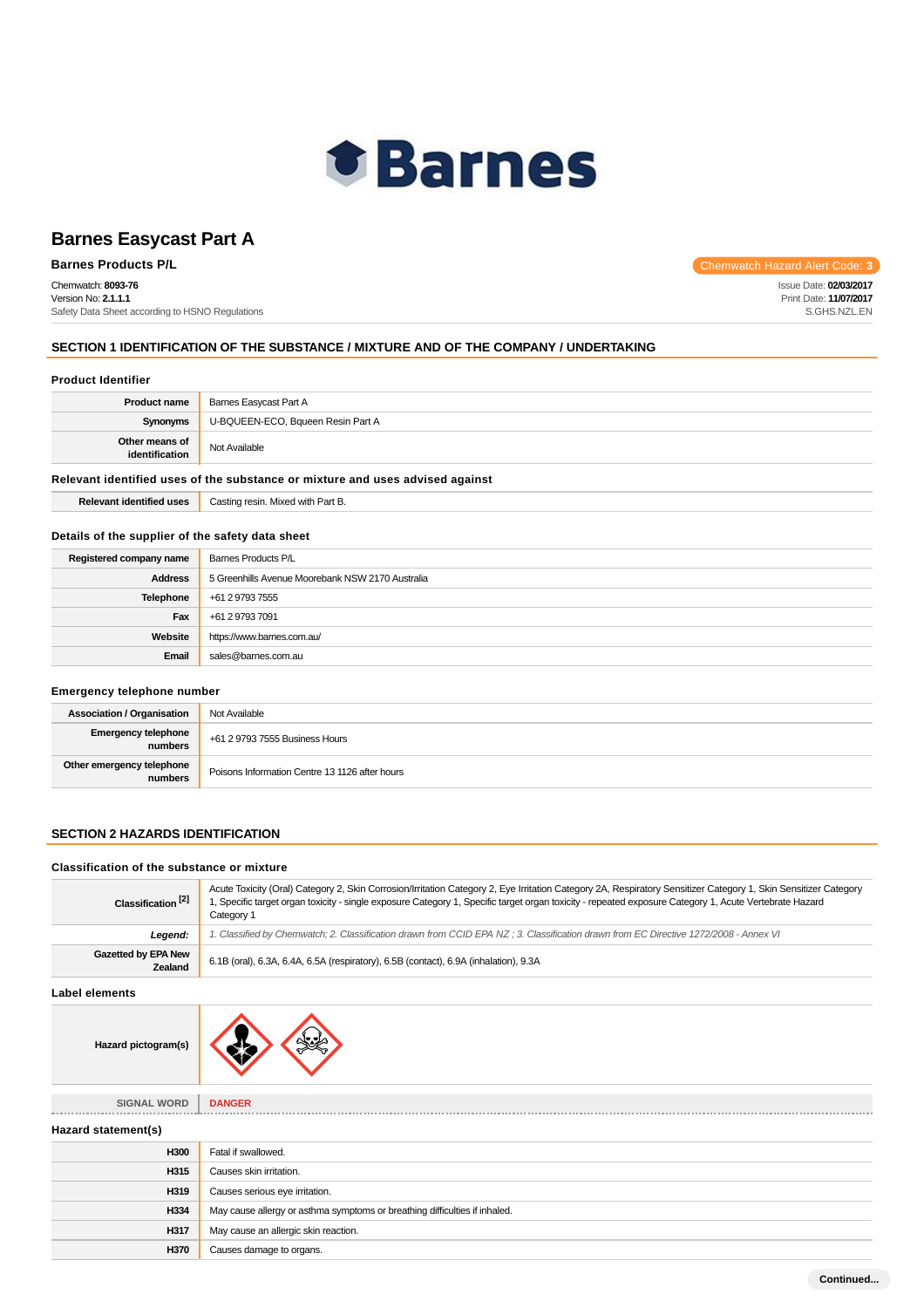| H372                                         | Causes damage to organs through prolonged or repeated exposure.            |  |
|----------------------------------------------|----------------------------------------------------------------------------|--|
| H431                                         | Very toxic to terrestrial vertebrates                                      |  |
| <b>Precautionary statement(s) Prevention</b> |                                                                            |  |
| P <sub>260</sub>                             | Do not breathe dust/fume/gas/mist/vapours/spray.                           |  |
| P270                                         | Do not eat, drink or smoke when using this product.                        |  |
| P <sub>280</sub>                             | Wear protective gloves/protective clothing/eye protection/face protection. |  |
| P <sub>285</sub>                             | In case of inadequate ventilation wear respiratory protection.             |  |
| <b>Precautionary statement(s) Response</b>   |                                                                            |  |

| P301+P310 | IF SWALLOWED: Immediately call a POISON CENTER or doctor/physician.                              |  |
|-----------|--------------------------------------------------------------------------------------------------|--|
| P304+P340 | IF INHALED: Remove victim to fresh air and keep at rest in a position comfortable for breathing. |  |
| P307+P311 | IF exposed: Call a POISON CENTER or doctor/physician.                                            |  |
| P330      | Rinse mouth.                                                                                     |  |

#### **Precautionary statement(s) Storage**

| P405 | `+~<br>. .<br><br>.<br>. |
|------|--------------------------|
|      |                          |

#### **Precautionary statement(s) Disposal**

## **SECTION 3 COMPOSITION / INFORMATION ON INGREDIENTS**

#### **Substances**

See section below for composition of Mixtures

#### **Mixtures**

| <b>CAS No</b> | %[weight] | Name                                       |
|---------------|-----------|--------------------------------------------|
| 101-68-8      | 30-60     | 4.4'-diphenylmethane diisocyanate (MDI)    |
| Not Available | 40-70     | Ingredients determined not to be hazardous |

## **SECTION 4 FIRST AID MEASURES**

NZ Poisons Centre 0800 POISON (0800 764 766) | NZ Emergency Services: 111

## **Description of first aid measures**

| <b>Eye Contact</b>  | If this product comes in contact with the eyes:<br>• Wash out immediately with fresh running water.<br>Ensure complete irrigation of the eye by keeping eyelids apart and away from eye and moving the eyelids by occasionally lifting the upper and lower lids.<br>► Seek medical attention without delay; if pain persists or recurs seek medical attention.<br>► Removal of contact lenses after an eye injury should only be undertaken by skilled personnel.                                   |  |
|---------------------|-----------------------------------------------------------------------------------------------------------------------------------------------------------------------------------------------------------------------------------------------------------------------------------------------------------------------------------------------------------------------------------------------------------------------------------------------------------------------------------------------------|--|
| <b>Skin Contact</b> | If skin contact occurs:<br>Inmediately remove all contaminated clothing, including footwear.<br>Flush skin and hair with running water (and soap if available).<br>▶ Seek medical attention in event of irritation.                                                                                                                                                                                                                                                                                 |  |
| Inhalation          | If fumes or combustion products are inhaled remove from contaminated area.<br>Lay patient down. Keep warm and rested.<br>► Prostheses such as false teeth, which may block airway, should be removed, where possible, prior to initiating first aid procedures.<br>▶ Apply artificial respiration if not breathing, preferably with a demand valve resuscitator, bag-valve mask device, or pocket mask as trained. Perform CPR if<br>necessary.<br>Transport to hospital, or doctor, without delay. |  |
| Ingestion           | If swallowed do <b>NOT</b> induce vomiting.<br>If vomiting occurs, lean patient forward or place on left side (head-down position, if possible) to maintain open airway and prevent aspiration.<br>• Observe the patient carefully.<br>► Never give liquid to a person showing signs of being sleepy or with reduced awareness; i.e. becoming unconscious.<br>• Give water to rinse out mouth, then provide liquid slowly and as much as casualty can comfortably drink.<br>Seek medical advice.    |  |

#### **Indication of any immediate medical attention and special treatment needed**

For sub-chronic and chronic exposures to isocyanates:

- Clinical symptoms of exposure involve mucosal irritation of respiratory and gastrointestinal tracts.
- Conjunctival irritation, skin inflammation (erythema, pain vesiculation) and gastrointestinal disturbances occur soon after exposure.
- Pulmonary symptoms include cough, burning, substernal pain and dyspnoea.
- Some cross-sensitivity occurs between different isocyanates.
- ▶ Noncardiogenic pulmonary oedema and bronchospasm are the most serious consequences of exposure. Markedly symptomatic patients should receive oxygen, ventilatory support and an intravenous line.
- F Treatment for asthma includes inhaled sympathomimetics (epinephrine [adrenalin], terbutaline) and steroids.
- Activated charcoal (1 g/kg) and a cathartic (sorbitol, magnesium citrate) may be useful for ingestion.
- **Mydriatics, systemic analgesics and topical antibiotics (Sulamyd) may be used for corneal abrasions.**

**F** There is no effective therapy for sensitised workers.

#### [Ellenhorn and Barceloux; Medical Toxicology]

**NOTE:** Isocyanates cause airway restriction in naive individuals with the degree of response dependant on the concentration and duration of exposure. They induce smooth muscle contraction

This material may be a potent pulmonary sensitiser which causes bronchospasm even in patients without prior airway hyperreactivity.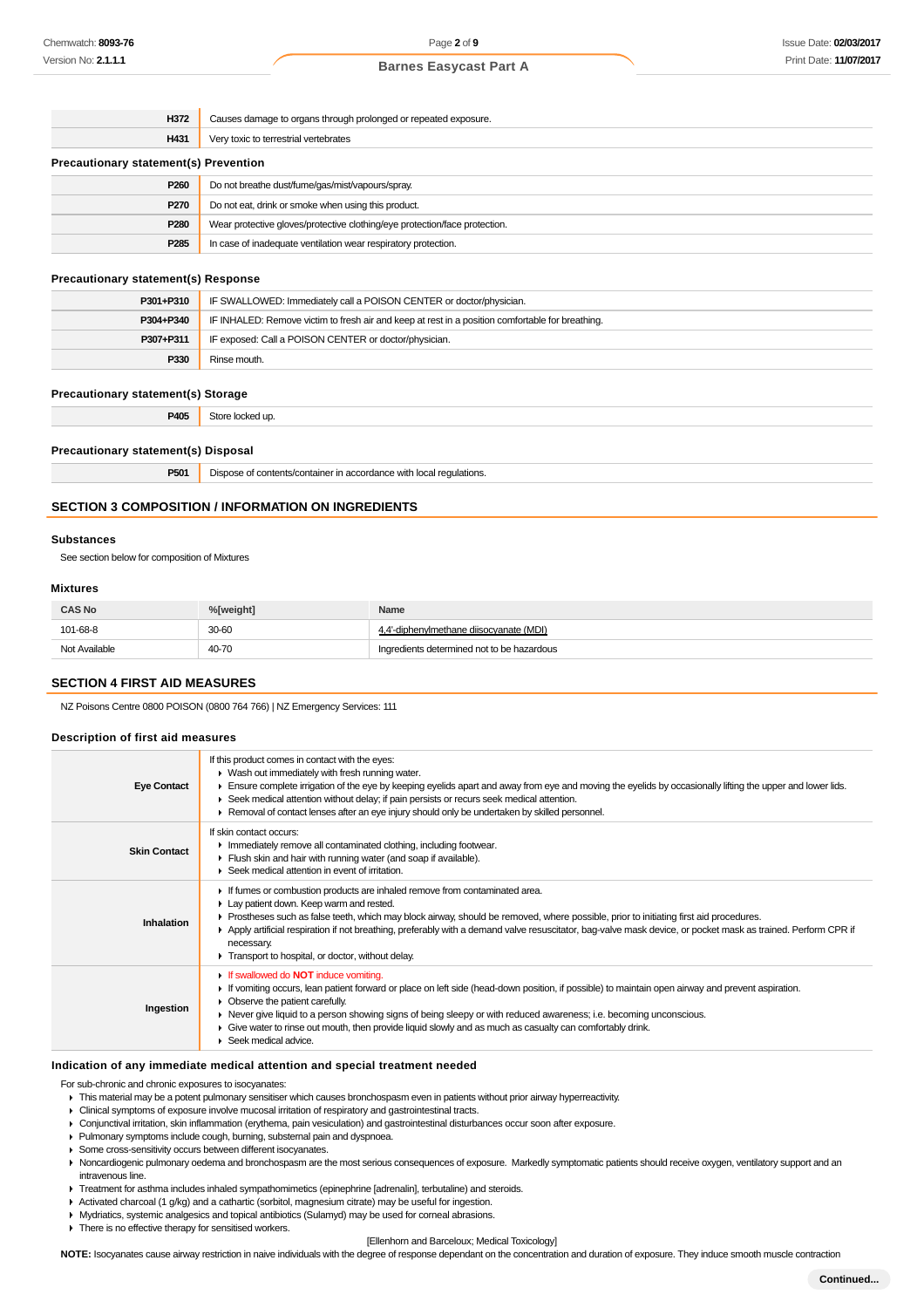which leads to bronchoconstrictive episodes. Acute changes in lung function, such as decreased FEV1, may not represent sensitivity.

[Karol & Jin, Frontiers in Molecular Toxicology, pp 56-61, 1992]

Personnel who work with isocyanates, isocyanate prepolymers or polyisocyanates should have a pre-placement medical examination and periodic examinations thereafter, including a pulmonary function test. Anyone with a medical history of chronic respiratory disease, asthmatic or bronchial attacks, indications of allergic responses, recurrent eczema or sensitisation conditions of the skin should not handle or work with isocyanates. Anyone who develops chronic respiratory distress when working with isocyanates should be removed from exposure and examined by a physician. Further exposure must be avoided if a sensitivity to isocyanates or polyisocyanates has developed.

## **SECTION 5 FIREFIGHTING MEASURES**

#### **Extinguishing media**

- Foam.
- Dry chemical powder.
- BCF (where regulations permit).
- Carbon dioxide.

#### **Special hazards arising from the substrate or mixture**

| <b>Fire Incompatibility</b>    | Avoid contamination with oxidising agents i.e. nitrates, oxidising acids, chlorine bleaches, pool chlorine etc. as ignition may result                                                                                                                                                                                                                                                                                                                                                                                                                                                                                                                                                                                                                                                                                                                                                                                                                                                                                                                                   |  |  |
|--------------------------------|--------------------------------------------------------------------------------------------------------------------------------------------------------------------------------------------------------------------------------------------------------------------------------------------------------------------------------------------------------------------------------------------------------------------------------------------------------------------------------------------------------------------------------------------------------------------------------------------------------------------------------------------------------------------------------------------------------------------------------------------------------------------------------------------------------------------------------------------------------------------------------------------------------------------------------------------------------------------------------------------------------------------------------------------------------------------------|--|--|
| <b>Advice for firefighters</b> |                                                                                                                                                                                                                                                                                                                                                                                                                                                                                                                                                                                                                                                                                                                                                                                                                                                                                                                                                                                                                                                                          |  |  |
| <b>Fire Fighting</b>           | Alert Fire Brigade and tell them location and nature of hazard.<br>• Wear full body protective clothing with breathing apparatus.<br>Prevent, by any means available, spillage from entering drains or water course.<br>• Use water delivered as a fine spray to control fire and cool adjacent area.                                                                                                                                                                                                                                                                                                                                                                                                                                                                                                                                                                                                                                                                                                                                                                    |  |  |
| <b>Fire/Explosion Hazard</b>   | $\triangleright$ Combustible.<br>• Moderate fire hazard when exposed to heat or flame.<br>• When heated to high temperatures decomposes rapidly generating vapour which pressures and may then rupture containers with release of flammable and<br>highly toxic isocyanate vapour.<br>> Burns with acrid black smoke and poisonous fumes.<br>Combustion products include:<br>carbon dioxide (CO2)<br>isocyanates<br>and minor amounts of<br>hydrogen cyanide<br>nitrogen oxides (NOx)<br>other pyrolysis products typical of burning organic material.<br>May emit poisonous fumes.<br>May emit corrosive fumes.<br>$\blacktriangleright$ Flooding quantities of water only.<br>► Small quantities of water in contact with hot liquid may react violently with generation of a large volume of rapidly expanding hot sticky semi-solid foam.<br>Presents additional hazard when fire fighting in a confined space.<br>• Cooling with flooding quantities of water reduces this risk.<br>▶ Water spray or fog may cause frothing and should be used in large quantities. |  |  |

#### **SECTION 6 ACCIDENTAL RELEASE MEASURES**

#### **Personal precautions, protective equipment and emergency procedures**

See section 8

## **Environmental precautions**

See section 12

### **Methods and material for containment and cleaning up**

| <b>Minor Spills</b> | ▶ Remove all ignition sources.<br>$\triangleright$ Clean up all spills immediately.<br>Avoid breathing vapours and contact with skin and eyes.<br>• Control personal contact with the substance, by using protective equipment. |
|---------------------|---------------------------------------------------------------------------------------------------------------------------------------------------------------------------------------------------------------------------------|
| <b>Major Spills</b> | Moderate hazard.<br>Clear area of personnel and move upwind.<br>Alert Fire Brigade and tell them location and nature of hazard.<br>• Wear breathing apparatus plus protective gloves.                                           |

Personal Protective Equipment advice is contained in Section 8 of the SDS.

#### **SECTION 7 HANDLING AND STORAGE**

#### **Precautions for safe handling**

| Avoid all personal contact, including inhalation.<br>• Wear protective clothing when risk of exposure occurs.<br>▶ Use in a well-ventilated area.<br>Safe handling<br>▶ Prevent concentration in hollows and sumps.<br>DO NOT allow clothing wet with material to stay in contact with skin |  |  |
|---------------------------------------------------------------------------------------------------------------------------------------------------------------------------------------------------------------------------------------------------------------------------------------------|--|--|
|---------------------------------------------------------------------------------------------------------------------------------------------------------------------------------------------------------------------------------------------------------------------------------------------|--|--|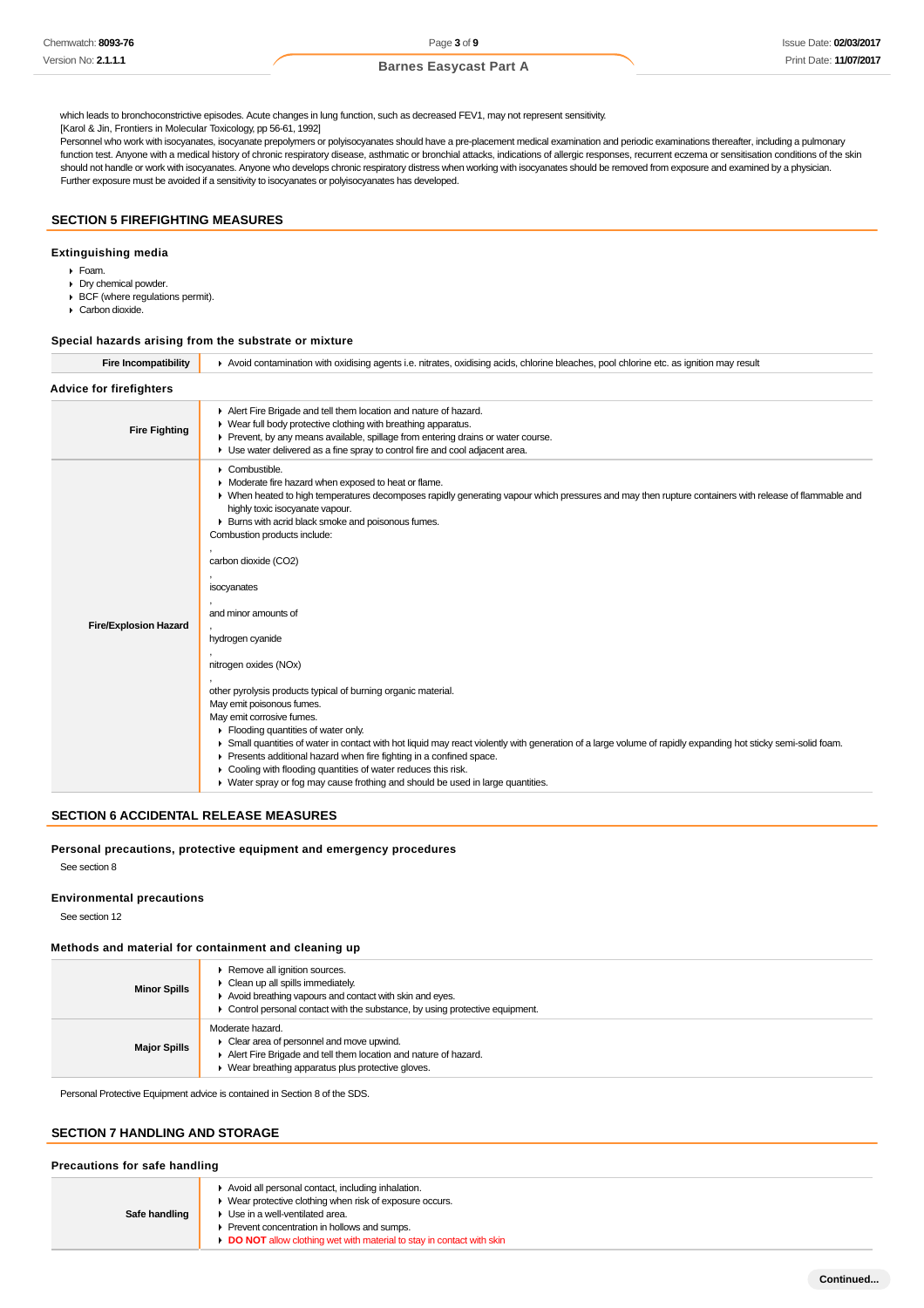| Rotate all stock to prevent ageing. Use on FIFO (First In-First Out) basis<br>Store in original containers.<br>▶ Keep containers securely sealed.<br>• No smoking, naked lights or ignition sources.<br>Store in a cool, dry, well-ventilated area.                                                                                                                                                                                                                                                                                                                                                                                                                                                                                                                                                                                                                                                                                                                                                                                                                                          |
|----------------------------------------------------------------------------------------------------------------------------------------------------------------------------------------------------------------------------------------------------------------------------------------------------------------------------------------------------------------------------------------------------------------------------------------------------------------------------------------------------------------------------------------------------------------------------------------------------------------------------------------------------------------------------------------------------------------------------------------------------------------------------------------------------------------------------------------------------------------------------------------------------------------------------------------------------------------------------------------------------------------------------------------------------------------------------------------------|
| Conditions for safe storage, including any incompatibilities                                                                                                                                                                                                                                                                                                                                                                                                                                                                                                                                                                                                                                                                                                                                                                                                                                                                                                                                                                                                                                 |
| $\triangleright$ Metal can or drum<br>• Packaging as recommended by manufacturer.<br>• Check all containers are clearly labelled and free from leaks.                                                                                                                                                                                                                                                                                                                                                                                                                                                                                                                                                                                                                                                                                                                                                                                                                                                                                                                                        |
| Avoid reaction with water, alcohols and detergent solutions.<br>► Isocyanates and thioisocyanates are incompatible with many classes of compounds, reacting exothermically to release toxic gases. Reactions with amines,<br>strong bases, aldehydes, alcohols, alkali metals, ketones, mercaptans, strong oxidisers, hydrides, phenols, and peroxides can cause vigorous releases of<br>heat. Acids and bases initiate polymerisation reactions in these materials.<br>Avoid cross contamination between the two liquid parts of product (kit).<br>If two part products are mixed or allowed to mix in proportions other than manufacturer's recommendation, polymerisation with gelation and evolution of heat<br>(exotherm) may occur.<br>This excess heat may generate toxic vapour<br>► Avoid any contamination of this material as it is very reactive and any contamination is potentially hazardous<br>Avoid contamination with water, alkalies and detergent solutions.<br>• Material reacts with water and generates gas, pressurises containers with even drum rupture resulting. |
|                                                                                                                                                                                                                                                                                                                                                                                                                                                                                                                                                                                                                                                                                                                                                                                                                                                                                                                                                                                                                                                                                              |

## **SECTION 8 EXPOSURE CONTROLS / PERSONAL PROTECTION**

**DO NOT** reseal container if contamination is suspected.

Open all containers with care. Avoid reaction with oxidising agents

## **Control parameters**

## **OCCUPATIONAL EXPOSURE LIMITS (OEL)**

**INGREDIENT DATA**

## Not Available

### **EMERGENCY LIMITS**

| Ingredient                                    | <b>Material name</b>                                                     |                     | TEEL-1               | TEEL-2        | TEEL-3        |
|-----------------------------------------------|--------------------------------------------------------------------------|---------------------|----------------------|---------------|---------------|
| 4,4'-diphenylmethane<br>diisocyanate (MDI)    | Methylene diphenyl diisocyanate; (Diphenylmethane diisocyanate; MDI)     |                     | $0.45$ mg/m $3$      | Not Available | Not Available |
| 4,4'-diphenylmethane<br>diisocyanate (MDI)    | Methylenebis(isocyanato-benzene), 1,1'-; (Diphenyl methane diisocyanate) |                     | $29 \,\mathrm{mq/m}$ | 40 mg/m3      | 240 mg/m3     |
|                                               |                                                                          |                     |                      |               |               |
| Ingredient                                    | <b>Original IDLH</b>                                                     | <b>Revised IDLH</b> |                      |               |               |
| 4,4'-diphenylmethane<br>diisocyanate (MDI)    | $100 \,\mathrm{mq/m}$                                                    | 75 mg/m3            |                      |               |               |
| Ingredients determined not to<br>be hazardous | Not Available                                                            | Not Available       |                      |               |               |

#### **Exposure controls**

| Appropriate engineering<br>controls | Engineering controls are used to remove a hazard or place a barrier between the worker and the hazard. Well-designed engineering controls can be highly<br>effective in protecting workers and will typically be independent of worker interactions to provide this high level of protection.<br>The basic types of engineering controls are:<br>Process controls which involve changing the way a job activity or process is done to reduce the risk.<br>Enclosure and/or isolation of emission source which keeps a selected hazard "physically" away from the worker and ventilation that strategically "adds" and<br>"removes" air in the work environment.<br>Unprotected personnel must vacate the spraying area. |
|-------------------------------------|-------------------------------------------------------------------------------------------------------------------------------------------------------------------------------------------------------------------------------------------------------------------------------------------------------------------------------------------------------------------------------------------------------------------------------------------------------------------------------------------------------------------------------------------------------------------------------------------------------------------------------------------------------------------------------------------------------------------------|
| <b>Personal protection</b>          |                                                                                                                                                                                                                                                                                                                                                                                                                                                                                                                                                                                                                                                                                                                         |
| Eye and face protection             | Safety glasses with side shields.<br>Chemical goggles.<br>• Contact lenses may pose a special hazard; soft contact lenses may absorb and concentrate irritants. A written policy document, describing the wearing of<br>lenses or restrictions on use, should be created for each workplace or task.                                                                                                                                                                                                                                                                                                                                                                                                                    |
| <b>Skin protection</b>              | See Hand protection below                                                                                                                                                                                                                                                                                                                                                                                                                                                                                                                                                                                                                                                                                               |
| Hands/feet protection               | ▶ Wear chemical protective gloves, e.g. PVC.<br>• Wear safety footwear or safety gumboots, e.g. Rubber<br><b>NOTE:</b><br>The material may produce skin sensitisation in predisposed individuals. Care must be taken, when removing gloves and other protective equipment, to avoid<br>all possible skin contact.<br>► Contaminated leather items, such as shoes, belts and watch-bands should be removed and destroyed.                                                                                                                                                                                                                                                                                                |
| <b>Body protection</b>              | See Other protection below                                                                                                                                                                                                                                                                                                                                                                                                                                                                                                                                                                                                                                                                                              |
| Other protection                    | $\triangleright$ Overalls.<br>P.V.C. apron.<br>▶ Barrier cream.                                                                                                                                                                                                                                                                                                                                                                                                                                                                                                                                                                                                                                                         |
| <b>Thermal hazards</b>              | Not Available                                                                                                                                                                                                                                                                                                                                                                                                                                                                                                                                                                                                                                                                                                           |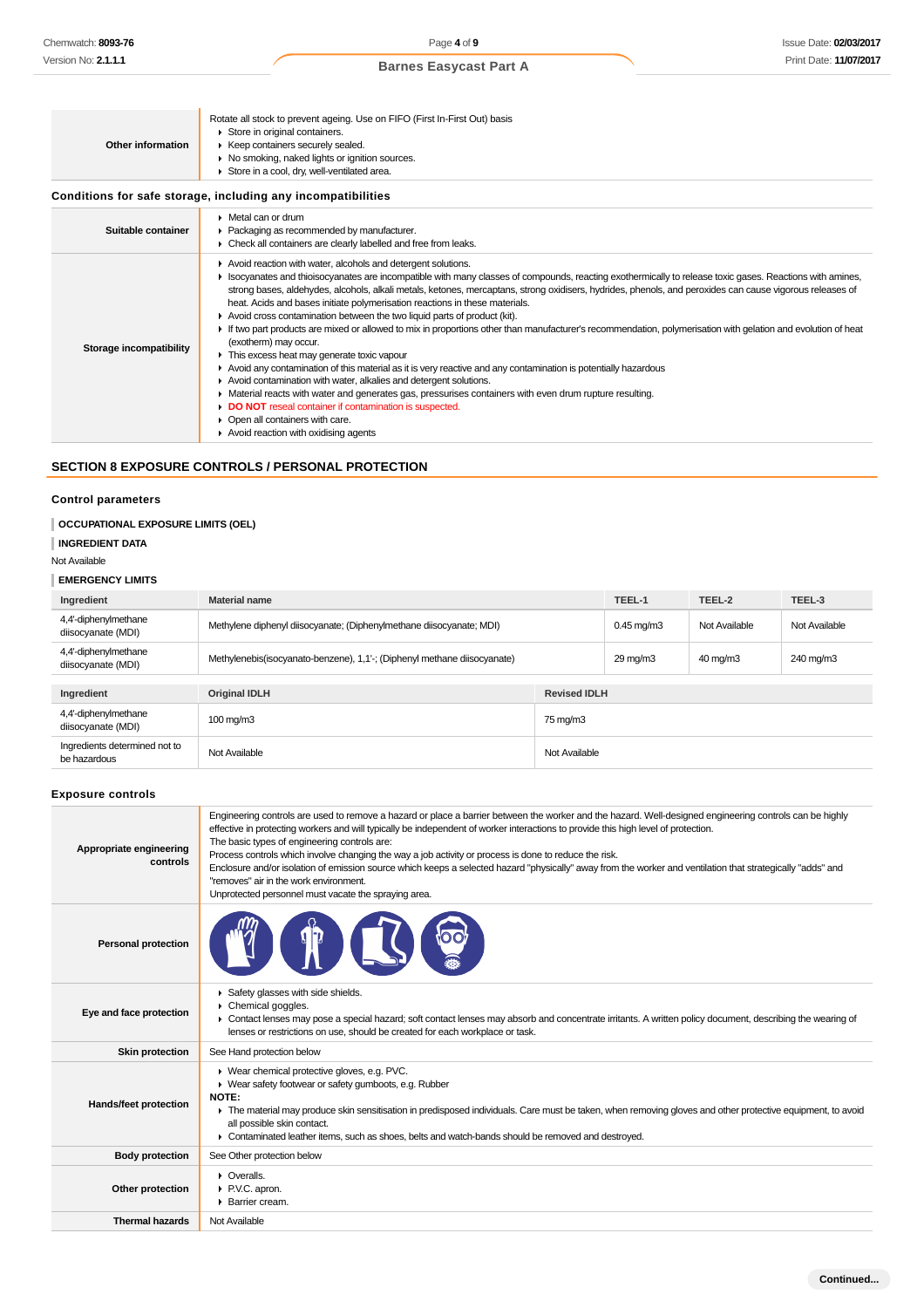#### **Recommended material(s)**

#### **GLOVE SELECTION INDEX**

Glove selection is based on a modified presentation of the:

 **"Forsberg Clothing Performance Index".**

 The effect(s) of the following substance(s) are taken into account in the **computergenerated** selection:

Barnes Easycast Part A

**Material CPI** PE/EVAL/PE A

\* CPI - Chemwatch Performance Index

A: Best Selection

B: Satisfactory; may degrade after 4 hours continuous immersion

C: Poor to Dangerous Choice for other than short term immersion

**NOTE**: As a series of factors will influence the actual performance of the glove, a final selection must be based on detailed observation. -

\* Where the glove is to be used on a short term, casual or infrequent basis, factors such as "feel" or convenience (e.g. disposability), may dictate a choice of gloves which might otherwise

be unsuitable following long-term or frequent use. A qualified practitioner should be consulted.

#### **SECTION 9 PHYSICAL AND CHEMICAL PROPERTIES**

#### **Information on basic physical and chemical properties**

**Appearance** Clear yellow liquid with mild acrid odour; insoluble in water - reacts slowly with water. **Physical state** Liquid **Relative density (Water = 1)** 1.20 **Odour** Not Available **Partition coefficient n-octanol / water** Not Available **Odour threshold** Not Available **Auto-ignition temperature Auto-ignition temperature Not Available pH (as supplied)** Not Applicable **Decomposition Decomposition temperature** Not Available **Melting point / freezing point (°C)** Not Available **Viscosity (cSt)** <180 **Initial boiling point and boiling range (°C)** Not Available **Molecular weight (g/mol)** Not Applicable **boiling range (°C) Flash point (°C)** >148 **Taste** Not Available **Evaporation rate** Very Slow **Explosive properties** Not Available **Flammability** Not Applicable **Construction Construction Construction Construction Construction Construction Construction Construction Construction Construction Construction Construction Construction Construction Construct Upper Explosive Limit (%)** Not Applicable **Surface Tension (dyn/cm or Surface Tension (dyn/cm or mN/m) Not Available Lower Explosive Limit (%)** Not Applicable **Volatile Component (%vol)** Not Available **Vapour pressure (kPa)** Negligible **Gas group** Not Available **Gas group** Not Available **Solubility in water (g/L)** Immiscible **pH as a solution (1%)** Not Applicable **Vapour density (Air = 1)** Not Applicable **VOC g/L** Not Available **VOC g/L** Not Available

## **SECTION 10 STABILITY AND REACTIVITY**

| Reactivity                                 | See section 7                                                                                                                                                                                                                                          |
|--------------------------------------------|--------------------------------------------------------------------------------------------------------------------------------------------------------------------------------------------------------------------------------------------------------|
| <b>Chemical stability</b>                  | • Unstable in the presence of incompatible materials.<br>$\blacktriangleright$ Product is considered stable.<br>Hazardous polymerisation will not occur.<br>▶ Presence of elevated temperatures.<br>Unstable in the presence of incompatible materials |
| Possibility of hazardous<br>reactions      | See section 7                                                                                                                                                                                                                                          |
| <b>Conditions to avoid</b>                 | See section 7                                                                                                                                                                                                                                          |
| Incompatible materials                     | See section 7                                                                                                                                                                                                                                          |
| <b>Hazardous decomposition</b><br>products | See section 5                                                                                                                                                                                                                                          |

## **SECTION 11 TOXICOLOGICAL INFORMATION**

**Information on toxicological effects**

**Inhaled**

Inhalation of aerosols (mists, fumes), generated by the material during the course of normal handling, may be harmful. There is some evidence to suggest that this material can cause, if inhaled once, irreversible damage of organs. The material can cause respiratory irritation in some persons. The body's response to such irritation can cause further lung damage.

#### **Respiratory protection**

Type A Filter of sufficient capacity. (AS/NZS 1716 & 1715, EN 143:2000 & 149:2001, ANSI Z88 or national equivalent)

Where the concentration of gas/particulates in the breathing zone, approaches or exceeds the "Exposure Standard" (or ES), respiratory protection is required. Degree of protection varies with both face-piece and Class of filter; the nature of protection varies with Type of filter.

| <b>Required Minimum</b><br><b>Protection Factor</b> | Half-Face<br>Respirator | <b>Full-Face</b><br>Respirator | <b>Powered Air</b><br>Respirator |
|-----------------------------------------------------|-------------------------|--------------------------------|----------------------------------|
| up to $10 \times ES$                                | A-AUS                   |                                | A-PAPR-AUS /<br>Class 1          |
| up to $50 \times ES$                                | ۰                       | A-AUS / Class 1                | ٠                                |
| up to $100 \times ES$                               | ۰                       | $A-2$                          | A-PAPR-2 ^                       |

### ^ - Full-face

A(All classes) = Organic vapours, B AUS or B1 = Acid gasses, B2 = Acid gas or hydrogen  $c$ yanide(HCN), B3 = Acid gas or hydrogen cyanide(HCN), E = Sulfur dioxide(SO2), G = Agricultural chemicals,  $K =$  Ammonia(NH3), Hg = Mercury, NO = Oxides of nitrogen, MB = Methyl bromide,  $AX = Low$  boiling point organic compounds(below 65 degC)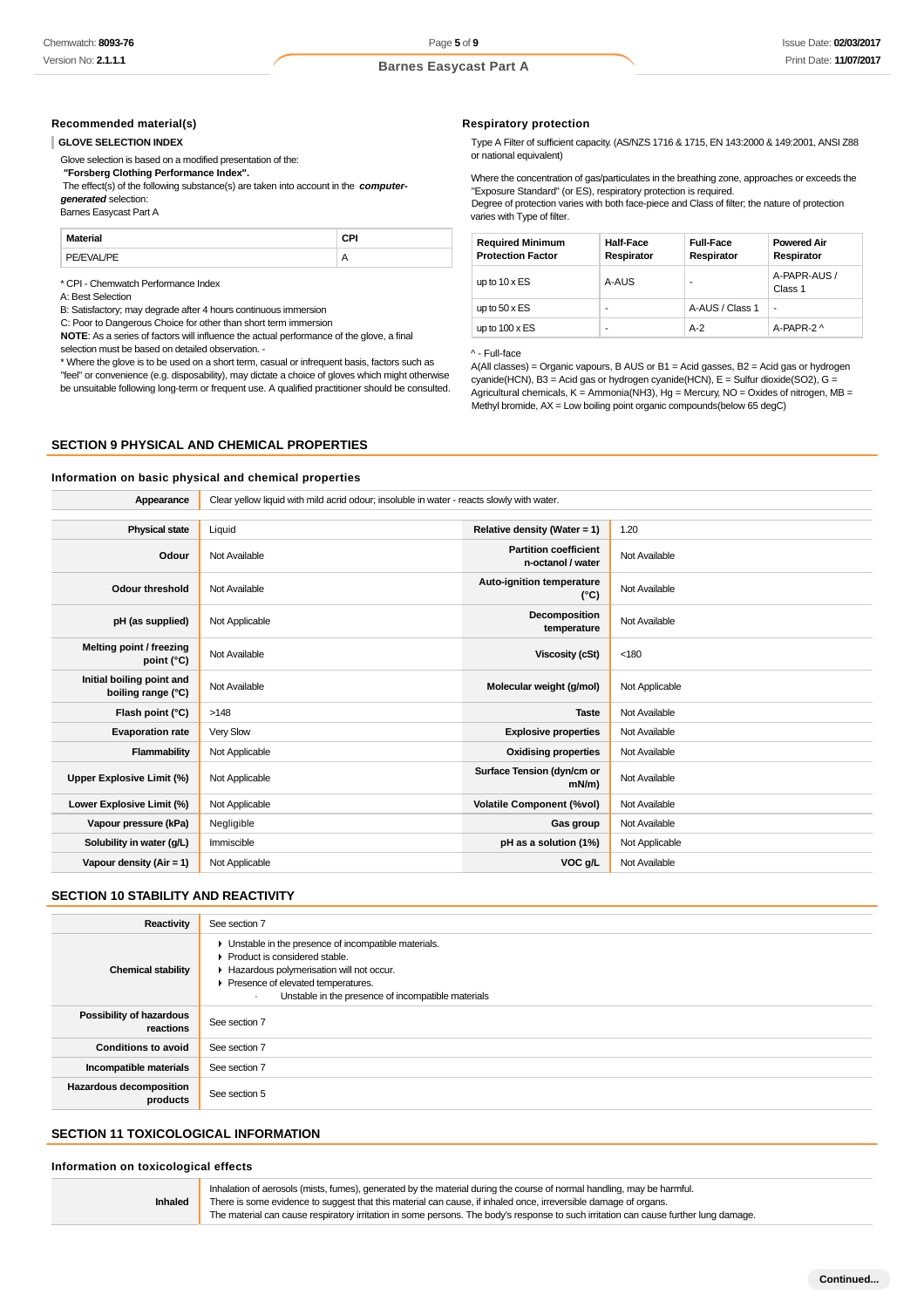| Ingestion                                         | The material is not thought to produce adverse health effects following ingestion (as classified by EC Directives using animal models). Nevertheless, adverse<br>systemic effects have been produced following exposure of animals by at least one other route and good hygiene practice requires that exposure be kept to a<br>minimum.                                                                                                                                                                                                                                                                                                                                                                                                                                                                                                                                                                                                                                                                                                                                                                                                                                                                                                                                                                                                                                                                                                                                                                                                                                                                                                                                                                                                                                                                                                                                                                                                                                                                                                                                                                                                                                                                                                                                                                                                                                                                                                                                                                                                                                                                                                                                                                                                                                                                                                                                                                                                                                                                                                                                                                                                                                                                                                                                 |                                 |                                                                                                                                                                                                                     |  |
|---------------------------------------------------|--------------------------------------------------------------------------------------------------------------------------------------------------------------------------------------------------------------------------------------------------------------------------------------------------------------------------------------------------------------------------------------------------------------------------------------------------------------------------------------------------------------------------------------------------------------------------------------------------------------------------------------------------------------------------------------------------------------------------------------------------------------------------------------------------------------------------------------------------------------------------------------------------------------------------------------------------------------------------------------------------------------------------------------------------------------------------------------------------------------------------------------------------------------------------------------------------------------------------------------------------------------------------------------------------------------------------------------------------------------------------------------------------------------------------------------------------------------------------------------------------------------------------------------------------------------------------------------------------------------------------------------------------------------------------------------------------------------------------------------------------------------------------------------------------------------------------------------------------------------------------------------------------------------------------------------------------------------------------------------------------------------------------------------------------------------------------------------------------------------------------------------------------------------------------------------------------------------------------------------------------------------------------------------------------------------------------------------------------------------------------------------------------------------------------------------------------------------------------------------------------------------------------------------------------------------------------------------------------------------------------------------------------------------------------------------------------------------------------------------------------------------------------------------------------------------------------------------------------------------------------------------------------------------------------------------------------------------------------------------------------------------------------------------------------------------------------------------------------------------------------------------------------------------------------------------------------------------------------------------------------------------------------|---------------------------------|---------------------------------------------------------------------------------------------------------------------------------------------------------------------------------------------------------------------|--|
| <b>Skin Contact</b>                               | Skin contact with the material may damage the health of the individual; systemic effects may result following absorption.<br>This material can cause inflammation of the skin on contact in some persons.<br>The material may accentuate any pre-existing dermatitis condition<br>Entry into the blood-stream, through, for example, cuts, abrasions or lesions, may produce systemic injury with harmful effects. Examine the skin prior to the use<br>of the material and ensure that any external damage is suitably protected.                                                                                                                                                                                                                                                                                                                                                                                                                                                                                                                                                                                                                                                                                                                                                                                                                                                                                                                                                                                                                                                                                                                                                                                                                                                                                                                                                                                                                                                                                                                                                                                                                                                                                                                                                                                                                                                                                                                                                                                                                                                                                                                                                                                                                                                                                                                                                                                                                                                                                                                                                                                                                                                                                                                                       |                                 |                                                                                                                                                                                                                     |  |
| Eye                                               | This material may produce eye irritation in some persons and produce eye damage 24 hours or more after instillation. Moderate inflammation may be expected<br>with redness; conjunctivitis may occur with prolonged exposure.                                                                                                                                                                                                                                                                                                                                                                                                                                                                                                                                                                                                                                                                                                                                                                                                                                                                                                                                                                                                                                                                                                                                                                                                                                                                                                                                                                                                                                                                                                                                                                                                                                                                                                                                                                                                                                                                                                                                                                                                                                                                                                                                                                                                                                                                                                                                                                                                                                                                                                                                                                                                                                                                                                                                                                                                                                                                                                                                                                                                                                            |                                 |                                                                                                                                                                                                                     |  |
| Chronic                                           | Persons with a history of asthma or other respiratory problems or are known to be sensitised, should not be engaged in any work involving the handling of<br>isocyanates. [CCTRADE-Bayer, APMF]<br>Animal testing shows that polymeric MDI can damage the nasal cavities and lungs, causing inflammation and increased cell growth.<br>Substance accumulation, in the human body, may occur and may cause some concern following repeated or long-term occupational exposure.<br>Inhaling this product is more likely to cause a sensitisation reaction in some persons compared to the general population.<br>Skin contact with the material is more likely to cause a sensitisation reaction in some persons compared to the general population.<br>Based on experience with similar materials, there is a possibility that exposure to the material may reduce fertility in humans at levels which do not cause other<br>toxic effects.<br>Respiratory sensitisation may result in allergic/asthma like responses; from coughing and minor breathing difficulties to bronchitis with wheezing, gasping.<br>Sensitisation may give severe responses to very low levels of exposure, i.e. hypersensitivity.<br>Isocyanate vapours are irritating to the airways and can cause their inflammation, with wheezing, gasping, severe distress, even loss of consciousness and<br>fluid in the lungs. Nervous system symptoms that may occur include headache, sleep disturbance, euphoria, inco-ordination, anxiety, depression and paranoia.                                                                                                                                                                                                                                                                                                                                                                                                                                                                                                                                                                                                                                                                                                                                                                                                                                                                                                                                                                                                                                                                                                                                                                                                                                                                                                                                                                                                                                                                                                                                                                                                                                                                                                                               |                                 |                                                                                                                                                                                                                     |  |
| <b>Barnes Easycast Part A</b>                     | <b>TOXICITY</b>                                                                                                                                                                                                                                                                                                                                                                                                                                                                                                                                                                                                                                                                                                                                                                                                                                                                                                                                                                                                                                                                                                                                                                                                                                                                                                                                                                                                                                                                                                                                                                                                                                                                                                                                                                                                                                                                                                                                                                                                                                                                                                                                                                                                                                                                                                                                                                                                                                                                                                                                                                                                                                                                                                                                                                                                                                                                                                                                                                                                                                                                                                                                                                                                                                                          | <b>IRRITATION</b>               |                                                                                                                                                                                                                     |  |
|                                                   | Not Available                                                                                                                                                                                                                                                                                                                                                                                                                                                                                                                                                                                                                                                                                                                                                                                                                                                                                                                                                                                                                                                                                                                                                                                                                                                                                                                                                                                                                                                                                                                                                                                                                                                                                                                                                                                                                                                                                                                                                                                                                                                                                                                                                                                                                                                                                                                                                                                                                                                                                                                                                                                                                                                                                                                                                                                                                                                                                                                                                                                                                                                                                                                                                                                                                                                            | Not Available                   |                                                                                                                                                                                                                     |  |
|                                                   | <b>TOXICITY</b>                                                                                                                                                                                                                                                                                                                                                                                                                                                                                                                                                                                                                                                                                                                                                                                                                                                                                                                                                                                                                                                                                                                                                                                                                                                                                                                                                                                                                                                                                                                                                                                                                                                                                                                                                                                                                                                                                                                                                                                                                                                                                                                                                                                                                                                                                                                                                                                                                                                                                                                                                                                                                                                                                                                                                                                                                                                                                                                                                                                                                                                                                                                                                                                                                                                          | <b>IRRITATION</b>               |                                                                                                                                                                                                                     |  |
| 4,4'-diphenylmethane<br>diisocyanate (MDI)        | Dermal (rabbit) LD50: >6200 mg/kg** <sup>[2]</sup>                                                                                                                                                                                                                                                                                                                                                                                                                                                                                                                                                                                                                                                                                                                                                                                                                                                                                                                                                                                                                                                                                                                                                                                                                                                                                                                                                                                                                                                                                                                                                                                                                                                                                                                                                                                                                                                                                                                                                                                                                                                                                                                                                                                                                                                                                                                                                                                                                                                                                                                                                                                                                                                                                                                                                                                                                                                                                                                                                                                                                                                                                                                                                                                                                       | Dermal Sensitiser *             |                                                                                                                                                                                                                     |  |
|                                                   | Oral (rat) LD50: >2000 mg/kg <sup>[1]</sup>                                                                                                                                                                                                                                                                                                                                                                                                                                                                                                                                                                                                                                                                                                                                                                                                                                                                                                                                                                                                                                                                                                                                                                                                                                                                                                                                                                                                                                                                                                                                                                                                                                                                                                                                                                                                                                                                                                                                                                                                                                                                                                                                                                                                                                                                                                                                                                                                                                                                                                                                                                                                                                                                                                                                                                                                                                                                                                                                                                                                                                                                                                                                                                                                                              |                                 | Skin (rabbit): 500 mg /24 hours                                                                                                                                                                                     |  |
| Legend:                                           | 1. Value obtained from Europe ECHA Registered Substances - Acute toxicity 2.* Value obtained from manufacturer's SDS. Unless otherwise specified data<br>extracted from RTECS - Register of Toxic Effect of chemical Substances                                                                                                                                                                                                                                                                                                                                                                                                                                                                                                                                                                                                                                                                                                                                                                                                                                                                                                                                                                                                                                                                                                                                                                                                                                                                                                                                                                                                                                                                                                                                                                                                                                                                                                                                                                                                                                                                                                                                                                                                                                                                                                                                                                                                                                                                                                                                                                                                                                                                                                                                                                                                                                                                                                                                                                                                                                                                                                                                                                                                                                          |                                 |                                                                                                                                                                                                                     |  |
| 4,4'-DIPHENYLMETHANE<br><b>DIISOCYANATE (MDI)</b> | The following information refers to contact allergens as a group and may not be specific to this product.<br>Contact allergies quickly manifest themselves as contact eczema, more rarely as urticaria or Quincke's oedema. The pathogenesis of contact eczema involves<br>a cell-mediated (T lymphocytes) immune reaction of the delayed type. Other allergic skin reactions, e.g. contact urticaria, involve antibody-mediated immune<br>reactions.<br>Asthma-like symptoms may continue for months or even years after exposure to the material ends. This may be due to a non-allergic condition known as reactive<br>airways dysfunction syndrome (RADS) which can occur after exposure to high levels of highly irritating compound. Main criteria for diagnosing RADS include<br>the absence of previous airways disease in a non-atopic individual, with sudden onset of persistent asthma-like symptoms within minutes to hours of a<br>documented exposure to the irritant. Other criteria for diagnosis of RADS include a reversible airflow pattern on lung function tests, moderate to severe<br>bronchial hyperreactivity on methacholine challenge testing, and the lack of minimal lymphocytic inflammation, without eosinophilia.<br>Allergic reactions involving the respiratory tract are usually due to interactions between IgE antibodies and allergens and occur rapidly. Allergic potential of the<br>allergen and period of exposure often determine the severity of symptoms. Some people may be genetically more prone than others, and exposure to other<br>irritants may aggravate symptoms. Allergy causing activity is due to interactions with proteins.<br>Attention should be paid to atopic diathesis, characterised by increased susceptibility to nasal inflammation, asthma and eczema.<br>Exogenous allergic alveolitis is induced essentially by allergen specific immune-complexes of the IgG type; cell-mediated reactions (T lymphocytes) may be<br>involved. Such allergy is of the delayed type with onset up to four hours following exposure.<br>The material may produce moderate eye irritation leading to inflammation. Repeated or prolonged exposure to irritants may produce conjunctivitis.<br>Aromatic and aliphatic diisocyanates may cause airway toxicity and skin sensitization. Monomers and prepolymers exhibit similar respiratory effect. Of the<br>several members of diisocyanates tested on experimental animals by inhalation and oral exposure, some caused cancer while others produced a harmless<br>outcome. This group of compounds has therefore been classified as cancer-causing.<br>Isocyanate vapours are irritating to the airways and can cause their inflammation, with wheezing, gasping, severe distress, even loss of consciousness and<br>fluid in the lungs. Nervous system symptoms that may occur include headache, sleep disturbance, euphoria, inco-ordination, anxiety, depression and paranoia.<br>The substance is classified by IARC as Group 3:<br><b>NOT</b> classifiable as to its carcinogenicity to humans.<br>Evidence of carcinogenicity may be inadequate or limited in animal testing.<br>Inhalation (human) TCLo: 0.13 ppm/30 mins Eye (rabbit): 0.10 mg moderate |                                 |                                                                                                                                                                                                                     |  |
| <b>Acute Toxicity</b>                             | ✔                                                                                                                                                                                                                                                                                                                                                                                                                                                                                                                                                                                                                                                                                                                                                                                                                                                                                                                                                                                                                                                                                                                                                                                                                                                                                                                                                                                                                                                                                                                                                                                                                                                                                                                                                                                                                                                                                                                                                                                                                                                                                                                                                                                                                                                                                                                                                                                                                                                                                                                                                                                                                                                                                                                                                                                                                                                                                                                                                                                                                                                                                                                                                                                                                                                                        | Carcinogenicity                 | ∾                                                                                                                                                                                                                   |  |
| <b>Skin Irritation/Corrosion</b>                  | ✔                                                                                                                                                                                                                                                                                                                                                                                                                                                                                                                                                                                                                                                                                                                                                                                                                                                                                                                                                                                                                                                                                                                                                                                                                                                                                                                                                                                                                                                                                                                                                                                                                                                                                                                                                                                                                                                                                                                                                                                                                                                                                                                                                                                                                                                                                                                                                                                                                                                                                                                                                                                                                                                                                                                                                                                                                                                                                                                                                                                                                                                                                                                                                                                                                                                                        | <b>Reproductivity</b>           | $\circledcirc$                                                                                                                                                                                                      |  |
| <b>Serious Eye</b><br>Damage/Irritation           | ✔                                                                                                                                                                                                                                                                                                                                                                                                                                                                                                                                                                                                                                                                                                                                                                                                                                                                                                                                                                                                                                                                                                                                                                                                                                                                                                                                                                                                                                                                                                                                                                                                                                                                                                                                                                                                                                                                                                                                                                                                                                                                                                                                                                                                                                                                                                                                                                                                                                                                                                                                                                                                                                                                                                                                                                                                                                                                                                                                                                                                                                                                                                                                                                                                                                                                        | <b>STOT - Single Exposure</b>   | ✔                                                                                                                                                                                                                   |  |
| <b>Respiratory or Skin</b><br>sensitisation       | ✔                                                                                                                                                                                                                                                                                                                                                                                                                                                                                                                                                                                                                                                                                                                                                                                                                                                                                                                                                                                                                                                                                                                                                                                                                                                                                                                                                                                                                                                                                                                                                                                                                                                                                                                                                                                                                                                                                                                                                                                                                                                                                                                                                                                                                                                                                                                                                                                                                                                                                                                                                                                                                                                                                                                                                                                                                                                                                                                                                                                                                                                                                                                                                                                                                                                                        | <b>STOT - Repeated Exposure</b> | ✔                                                                                                                                                                                                                   |  |
| <b>Mutagenicity</b>                               | ல                                                                                                                                                                                                                                                                                                                                                                                                                                                                                                                                                                                                                                                                                                                                                                                                                                                                                                                                                                                                                                                                                                                                                                                                                                                                                                                                                                                                                                                                                                                                                                                                                                                                                                                                                                                                                                                                                                                                                                                                                                                                                                                                                                                                                                                                                                                                                                                                                                                                                                                                                                                                                                                                                                                                                                                                                                                                                                                                                                                                                                                                                                                                                                                                                                                                        | <b>Aspiration Hazard</b>        | ◎                                                                                                                                                                                                                   |  |
| <b>SECTION 12 ECOLOGICAL INFORMATION</b>          |                                                                                                                                                                                                                                                                                                                                                                                                                                                                                                                                                                                                                                                                                                                                                                                                                                                                                                                                                                                                                                                                                                                                                                                                                                                                                                                                                                                                                                                                                                                                                                                                                                                                                                                                                                                                                                                                                                                                                                                                                                                                                                                                                                                                                                                                                                                                                                                                                                                                                                                                                                                                                                                                                                                                                                                                                                                                                                                                                                                                                                                                                                                                                                                                                                                                          | Legend:                         | $\blacktriangleright$ - Data available but does not fill the criteria for classification<br>$\blacktriangleright$ - Data available to make classification<br>$\bigcirc$ - Data Not Available to make classification |  |
| <b>Toxicity</b>                                   |                                                                                                                                                                                                                                                                                                                                                                                                                                                                                                                                                                                                                                                                                                                                                                                                                                                                                                                                                                                                                                                                                                                                                                                                                                                                                                                                                                                                                                                                                                                                                                                                                                                                                                                                                                                                                                                                                                                                                                                                                                                                                                                                                                                                                                                                                                                                                                                                                                                                                                                                                                                                                                                                                                                                                                                                                                                                                                                                                                                                                                                                                                                                                                                                                                                                          |                                 |                                                                                                                                                                                                                     |  |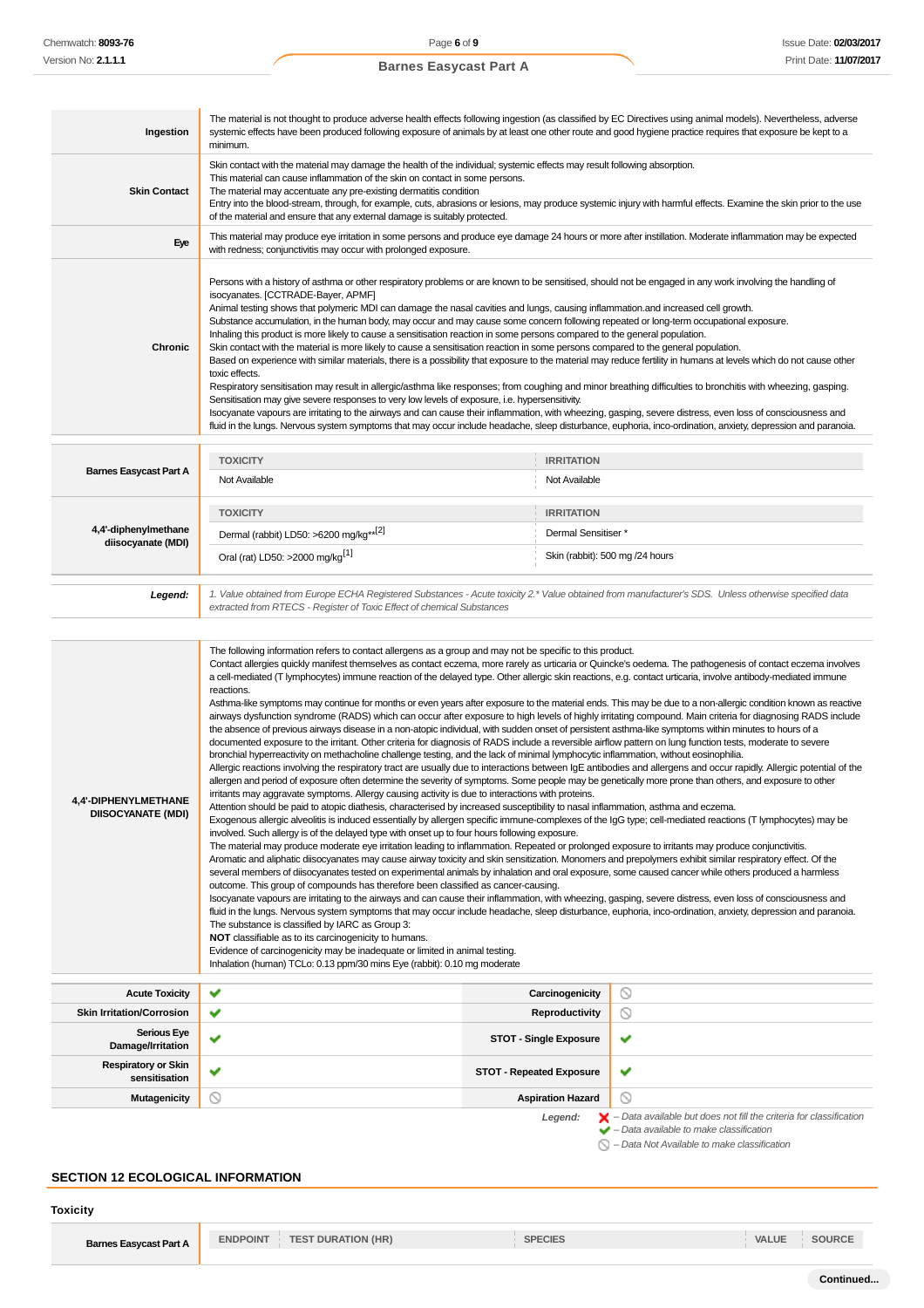|                                            | Not<br>Available        | Not Available                                                                                                                                                                                                                                                                                                                                                                                   | Not Available          | Not<br>Not<br>Available<br>Available                    |
|--------------------------------------------|-------------------------|-------------------------------------------------------------------------------------------------------------------------------------------------------------------------------------------------------------------------------------------------------------------------------------------------------------------------------------------------------------------------------------------------|------------------------|---------------------------------------------------------|
| 4,4'-diphenylmethane<br>diisocyanate (MDI) | <b>ENDPOINT</b><br>LC50 | <b>TEST DURATION (HR)</b><br>96                                                                                                                                                                                                                                                                                                                                                                 | <b>SPECIES</b><br>Fish | <b>SOURCE</b><br><b>VALUE</b><br>>0.500mg/L<br><b>6</b> |
| Legend:                                    |                         | Extracted from 1. IUCLID Toxicity Data 2. Europe ECHA Registered Substances - Ecotoxicological Information - Aquatic Toxicity 3. EPIWIN Suite V3.12<br>(QSAR) - Aquatic Toxicity Data (Estimated) 4. US EPA, Ecotox database - Aquatic Toxicity Data 5. ECETOC Aquatic Hazard Assessment Data 6. NITE<br>(Japan) - Bioconcentration Data 7. METI (Japan) - Bioconcentration Data 8. Vendor Data |                        |                                                         |

#### **DO NOT** discharge into sewer or waterways.

## **Persistence and degradability**

| Ingredient                                 | Persistence: Water/Soil    | Persistence: Air              |
|--------------------------------------------|----------------------------|-------------------------------|
| 4,4'-diphenylmethane<br>diisocyanate (MDI) | LOW (Half-life $=$ 1 days) | LOW (Half-life $= 0.24$ days) |

### **Bioaccumulative potential**

| Ingredient                                 | <b>Bioaccumulation</b> |
|--------------------------------------------|------------------------|
| 4,4'-diphenylmethane<br>diisocyanate (MDI) | $LOW (BCF = 15)$       |
| Mobility in soil                           |                        |

| Ingredient                                 | <b>Mobility</b>      |
|--------------------------------------------|----------------------|
| 4,4'-diphenylmethane<br>diisocyanate (MDI) | $LOW (KOC = 376200)$ |

## **SECTION 13 DISPOSAL CONSIDERATIONS**

## **Waste treatment methods**

| <b>Product / Packaging</b><br>disposal | For isocyanate spills of less than 40 litres (2 m2):<br>Evacuate area from everybody not dealing with the emergency, keep them upwind and prevent further access, remove ignition sources and, if inside building,<br>ventilate area as well as possible.<br>• Notify supervision and others as necessary.<br>• Put on personal protective equipment (suitable respiratory protection, face and eye protection, protective suit, gloves and impermeable boots).<br>• Control source of leakage (where applicable).<br>Recycle wherever possible or consult manufacturer for recycling options.<br>Consult State Land Waste Authority for disposal.<br>▶ Bury or incinerate residue at an approved site.<br>Recycle containers if possible, or dispose of in an authorised landfill.<br>Containers may still present a chemical hazard/ danger when empty.<br>Return to supplier for reuse/ recycling if possible.<br>Otherwise:<br>If container can not be cleaned sufficiently well to ensure that residuals do not remain or if the container cannot be used to store the same product, then<br>puncture containers, to prevent re-use, and bury at an authorised landfill.<br>► Where possible retain label warnings and SDS and observe all notices pertaining to the product. |
|----------------------------------------|------------------------------------------------------------------------------------------------------------------------------------------------------------------------------------------------------------------------------------------------------------------------------------------------------------------------------------------------------------------------------------------------------------------------------------------------------------------------------------------------------------------------------------------------------------------------------------------------------------------------------------------------------------------------------------------------------------------------------------------------------------------------------------------------------------------------------------------------------------------------------------------------------------------------------------------------------------------------------------------------------------------------------------------------------------------------------------------------------------------------------------------------------------------------------------------------------------------------------------------------------------------------------------|

Ensure that the disposal of material is carried out in accordance with Hazardous Substances (Disposal) Regulations 2001.

## **SECTION 14 TRANSPORT INFORMATION**

| <b>Labels Required</b>  |                |
|-------------------------|----------------|
| <b>Marine Pollutant</b> | <b>NO</b>      |
| <b>HAZCHEM</b>          | Not Applicable |

## **Land transport (UN): NOT REGULATED FOR TRANSPORT OF DANGEROUS GOODS**

### **Air transport (ICAO-IATA / DGR): NOT REGULATED FOR TRANSPORT OF DANGEROUS GOODS**

## **Sea transport (IMDG-Code / GGVSee): NOT REGULATED FOR TRANSPORT OF DANGEROUS GOODS**

#### **Transport in bulk according to Annex II of MARPOL and the IBC code**

Not Applicable

## **SECTION 15 REGULATORY INFORMATION**

## **Safety, health and environmental regulations / legislation specific for the substance or mixture**

This substance can be managed under the controls specified in the Transfer Notice or alternatively it may be managed using the conditions specified in an applicable Group Standard.

| <b>HSR</b><br>Numbei | Group<br>Standard                    |
|----------------------|--------------------------------------|
| 10000000<br>---<br>. | N∩*<br>oble<br>$\n  unit\n$<br><br>. |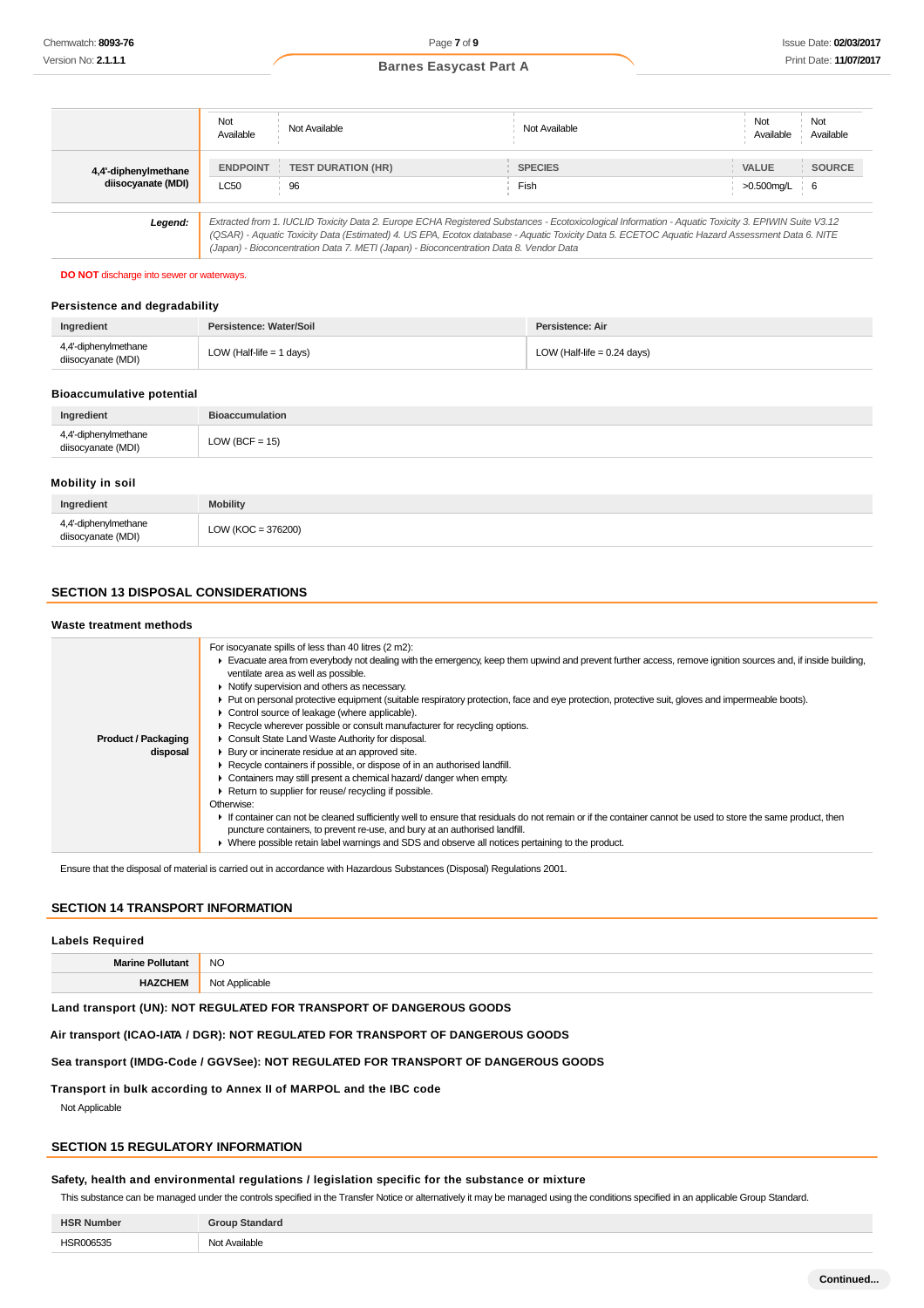#### **4,4'-DIPHENYLMETHANE DIISOCYANATE (MDI)(101-68-8) IS FOUND ON THE FOLLOWING REGULATORY LISTS**

International Agency for Research on Cancer (IARC) - Agents Classified by the IARC Monographs New Zealand Hazardous Substances and New Organisms (HSNO) Act - Classification of Chemicals

New Zealand Inventory of Chemicals (NZIoC) New Zealand Workplace Exposure Standards (WES)

#### **Location Test Certificate**

Subject to Regulation 55 of the Hazardous Substances (Classes 1 to 5 Controls) Regulations, a location test certificate is required when quantity greater than or equal to those indicated below are present.

| <b>Hazard Class</b> | Quantity beyond which controls apply for closed containers | Quantity beyond which controls apply when use occurring in open containers |
|---------------------|------------------------------------------------------------|----------------------------------------------------------------------------|
| Not Applicable      | Not Applicable                                             | Not Applicable                                                             |

## **Approved Handler**

Subject to Regulation 56 of the Hazardous Substances (Classes 1 to 5 Controls) Regulations and Regulation 9 of the Hazardous Substances (Classes 6, 8, and 9 Controls) Regulations, the substance must be under the personal control of an Approved Handler when present in a quantity greater than or equal to those indicated below.

| Class of substance                                                                                    | Quantities   |
|-------------------------------------------------------------------------------------------------------|--------------|
| 6.1A, 6.1B, 6.1C (except for<br>propellant powders of classes<br>1.1C (UN 0160) and 1.3C (UN<br>0161) | Any quantity |
| 9.1A, 9.2A, 9.3A, and 9.4A                                                                            | Any quantity |
|                                                                                                       |              |

Refer Group Standards for further information

#### **Tracking Requirements**

Subject to Hazardous Substances (Tracking) Regulation 2001 - Refer to the regulation for more information

| <b>National Inventory</b>               | <b>Status</b>                                                                                                                                                                                |
|-----------------------------------------|----------------------------------------------------------------------------------------------------------------------------------------------------------------------------------------------|
| Australia - AICS                        | Y                                                                                                                                                                                            |
| Canada - DSL                            | Y                                                                                                                                                                                            |
| Canada - NDSL                           | N (4,4'-diphenylmethane diisocyanate (MDI))                                                                                                                                                  |
| China - IECSC                           | Y                                                                                                                                                                                            |
| Europe - EINEC / ELINCS /<br><b>NLP</b> | Y                                                                                                                                                                                            |
| Japan - ENCS                            | Y                                                                                                                                                                                            |
| Korea - KECI                            | Y                                                                                                                                                                                            |
| New Zealand - NZIoC                     | Y                                                                                                                                                                                            |
| Philippines - PICCS                     | Y                                                                                                                                                                                            |
| <b>USA - TSCA</b>                       | Y                                                                                                                                                                                            |
| Legend:                                 | $Y = All$ ingredients are on the inventory<br>$N = Not$ determined or one or more ingredients are not on the inventory and are not exempt from listing(see specific ingredients in brackets) |

#### **SECTION 16 OTHER INFORMATION**

#### **Other information**

#### **Ingredients with multiple cas numbers**

| Name                                       | <b>CAS No</b>        |
|--------------------------------------------|----------------------|
| 4,4'-diphenylmethane<br>diisocyanate (MDI) | 101-68-8, 26447-40-5 |

Classification of the preparation and its individual components has drawn on official and authoritative sources as well as independent review by the Chemwatch Classification committee using available literature references.

The SDS is a Hazard Communication tool and should be used to assist in the Risk Assessment. Many factors determine whether the reported Hazards are Risks in the workplace or other settings. Risks may be determined by reference to Exposures Scenarios. Scale of use, frequency of use and current or available engineering controls must be considered.

## **Definitions and abbreviations**

PC-TWA: Permissible Concentration-Time Weighted Average PC-STEL: Permissible Concentration-Short Term Exposure Limit IARC: International Agency for Research on Cancer ACGIH: American Conference of Governmental Industrial Hygienists STEL: Short Term Exposure Limit TEEL: Temporary Emergency Exposure Limit。 IDLH: Immediately Dangerous to Life or Health Concentrations OSF: Odour Safety Factor NOAEL :No Observed Adverse Effect Level LOAEL: Lowest Observed Adverse Effect Level TLV: Threshold Limit Value LOD: Limit Of Detection OTV: Odour Threshold Value

BCF: BioConcentration Factors